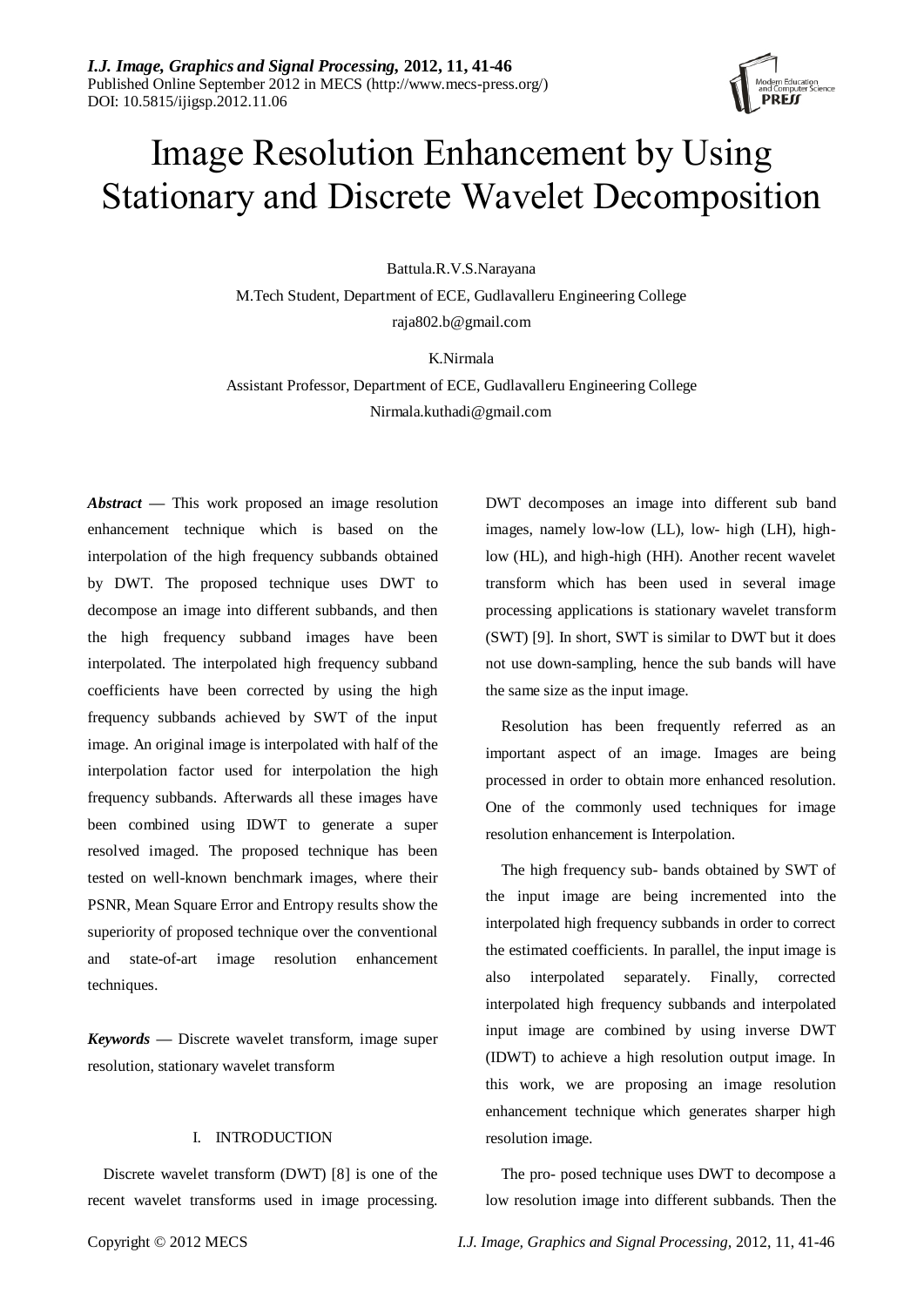three high frequency subband images have been interpolated using bi-cubic interpolation. The proposed technique has been compared with conventional and state-of-art image resolution enhancement techniques. The conventional techniques used are the following:

- Interpolation techniques: bilinear interpolation and bicubic interpolation;
- Wavelet zero padding (WZP). The state-of-art techniques used for comparison purposes are the following
- Regularity-preserving image interpolation [7];
- new edge-directed interpolation (NEDI) [10];
- hidden Markov model (HMM) [11];
- HMM-based image super resolution (HMM SR) [12];
- WZP and cycle-spinning (WZP-CS) [13];
- WZP, CS, and edge rectification (WZP-CS-ER) [14];
- DWT based super resolution (DWT SR) [15];
- Complex wavelet transform based super resolution (CWT SR) [5].

According to the quantitative and qualitative experimental results, the proposed technique over performs the aforementioned conventional and state-ofart techniques for image resolution enhancement.

# II. PROPOSED IMAGE RESOLUTION ENHANCEMENT

In this correspondence, one level DWT (with Daubechies 9/7 as wavelet function) is used to decompose an input image into different subband images. Three high frequency subbands (LH, HL, and HH) contain the high frequency components of the input image. In the pro- posed technique, bi-cubic interpolation with enlargement factor of 2 is applied to high frequency subband images.

In image resolution enhancement by using interpolation the main loss is on its high frequency components (i.e., edges), which is due to the smoothing caused by interpolation. In order to increase the quality of the super resolved image, preserving the edges is essential.

In this work, DWT has been employed in order to preserve the high frequency components of the image. The redundancy and shift invariance of the DWT mean that DWT coefficients are inherently interpolable [9]. Downsampling in each of the DWT subbands causes information loss in the respective subbands.

That is why SWT is employed to minimize this loss. The interpolated high frequency subbands and the SWT high frequency subbands have the same size which means they can be added with each other.

The new corrected high frequency subbands can be interpolated further for higher enlargement. Also it is known that in the wavelet domain, the low resolution image is obtained by lowpass filtering of the high resolution image [16]. In other words, low frequency subband is the low resolution of the original image.

Therefore, instead of using low frequency subband, which contains less information than the original high resolution image, we are using the input image for the interpolation of low frequency subband image. Using input image instead of low frequency subband increases the quality of the super resolved image. Fig. 1 illustrates the block diagram of the proposed image resolution enhancement technique.

By interpolating input image by  $\alpha/2$ , and high frequency subbands by 2 and  $\alpha$  in the intermediate and final interpolation stages respectively, and then by applying IDWT, as illustrated in Fig. 1, the output image will contain sharper edges than the interpolated image obtained by interpolation of the input image directly.

This is due to the fact that, the interpolation of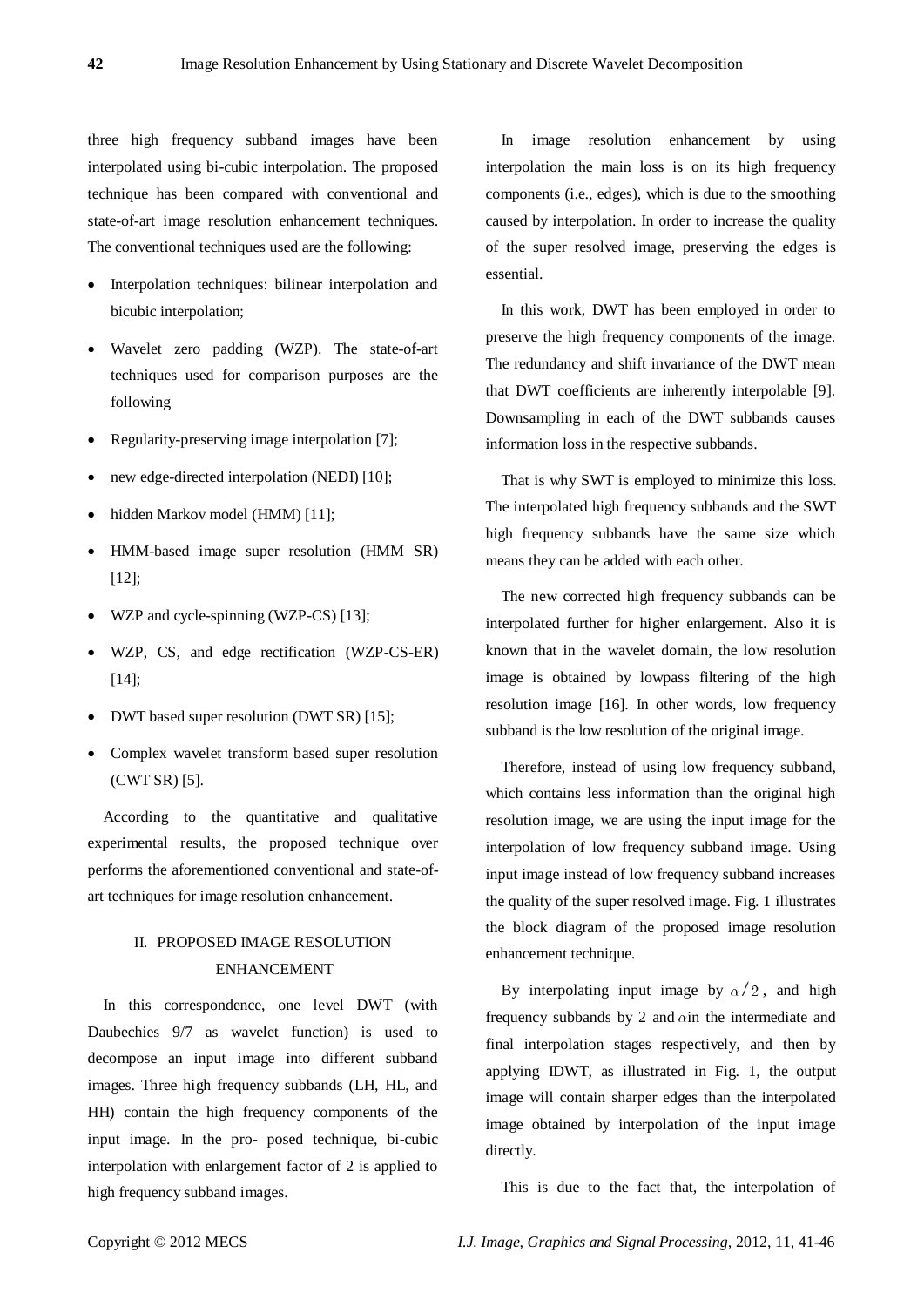isolated high frequency components in high frequency subbands and using the corrections obtained by adding high frequency subbands of SWT of the input image, will preserve more high frequency components after the interpolation than interpolating input image directly.

#### III. RESULTS AND DISCUSSIONS

The below figure shows that super resolved image of Baboon's picture using proposed technique in (d) are much better than the low resolution image in (a), super resolved image by using the interpolation (b), and WZP (c). Note that the input low resolution images have been obtained by down-sampling the original high resolution images.



Figure-1. Block diagram of the proposed super resolution algorithm.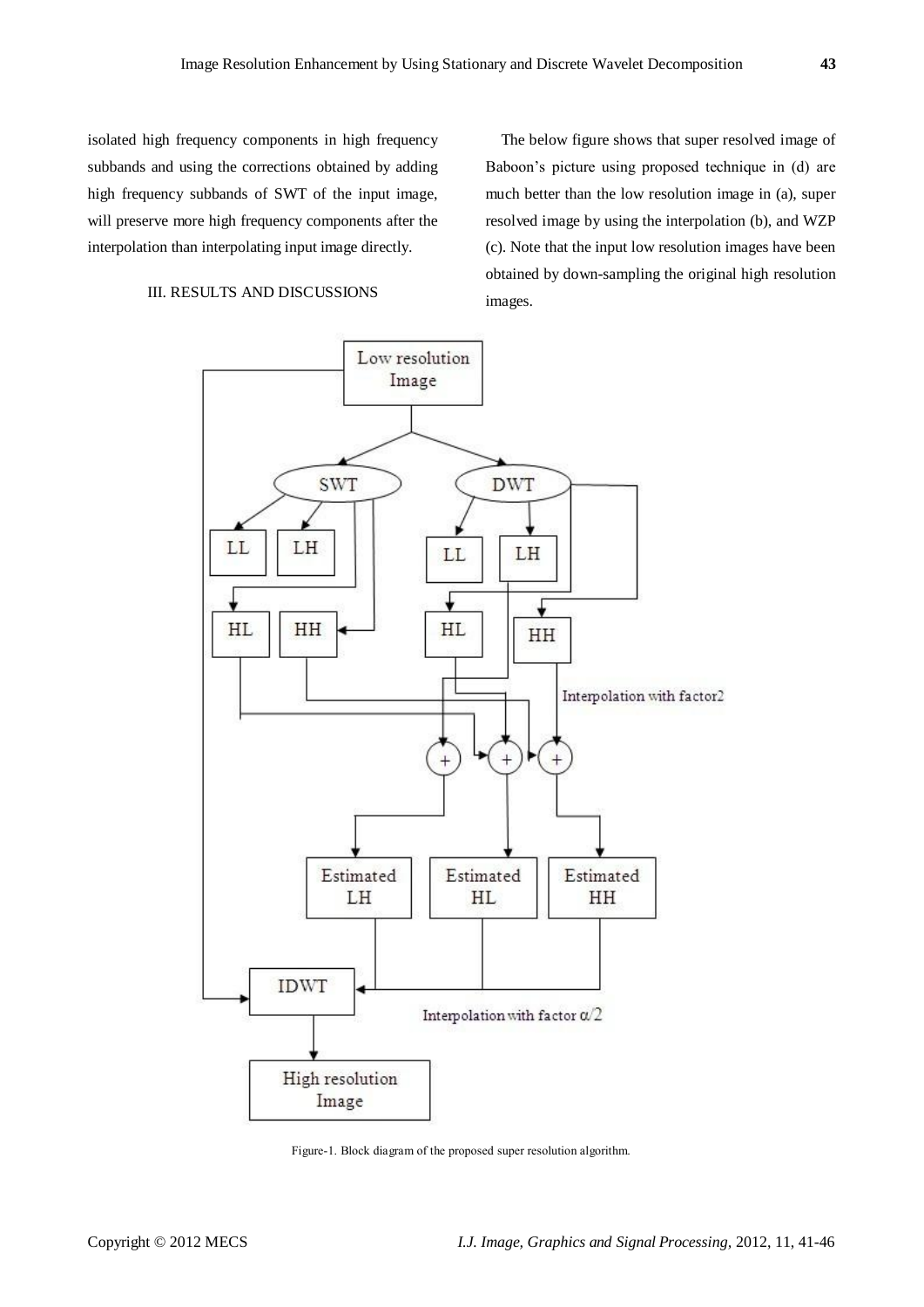In order to show the effectiveness of the proposed method over the conventional and state-of-art image resolution enhancement techniques, four well-known test images (Lena, Elaine, Baboon, and Peppers) with different features are used for comparison.

Table I compares the PSNR performance of the proposed technique using bicubic interpolation with conventional and state-of-art resolution enhancement techniques: bilinear, bicubic, WZP, NEDI, HMM, HMM SR, WZP-CS, WZP-CS-ER, DWT SR, CWT SR, and regularity-pre- serving image interpolation.

Additionally, in order to have more comprehensive comparison, the performance of the super resolved image by using SWT only (SWT-SR) is also included in the table. The results in Table I indicate that the proposed technique over-performs the aforementioned conventional and state-of-art image resolution enhancement techniques. Table I also indicates that the proposed technique over-performs the aforementioned conventional and state-of-art image resolution enhancement techniques.

Table-I. PSNR (DB) Resultsfor Resolution Enhancement from  $128 \times 128$  to  $512 \times 512$  of the Proposed Technique compared with the Conventional and State-Of-Art Image Resolution Enhancement Techniques

| Techniques / Images                          | PSNR (dB) |        |        |         |
|----------------------------------------------|-----------|--------|--------|---------|
|                                              | Lena      | Elaine | Baboon | Peppers |
| Bilinear                                     | 26.34     | 25.38  | 20.51  | 25.16   |
| <b>Bicubic</b>                               | 26.86     | 28.93  | 20.61  | 25.66   |
| WZP(db, 9/7)                                 | 28.84     | 30.44  | 21.47  | 29.57   |
| Regularity-Preserving<br>Image Interpolation | 28.81     | 29.97  | 21.18  | 28.52   |
| <b>NEDI</b>                                  | 28.81     | 29.97  | 21.18  | 28.52   |
| <b>HMM</b>                                   | 28.86     | 30.46  | 21.47  | 29.58   |
| HMM SR                                       | 28.88     | 30.51  | 21.49  | 29.60   |
| WZP-CS                                       | 29.27     | 30.78  | 21.54  | 29.87   |
| WZP-CS-ER                                    | 29.36     | 30.89  | 21.56  | 30.05   |
| DWT-SR                                       | 34.79     | 32.73  | 23.29  | 32.19   |
| SWT-SR                                       | 32.01     | 31.25  | 22.74  | 29.46   |
| Proposed Technique                           | 34.82     | 35.01  | 23.87  | 33.06   |
| Mean square error                            | 4.925     | 4.5297 | 7.5819 | 5.7331  |
| Entropy                                      | 7.392     | 7.2107 | 7.4451 | 6.9401  |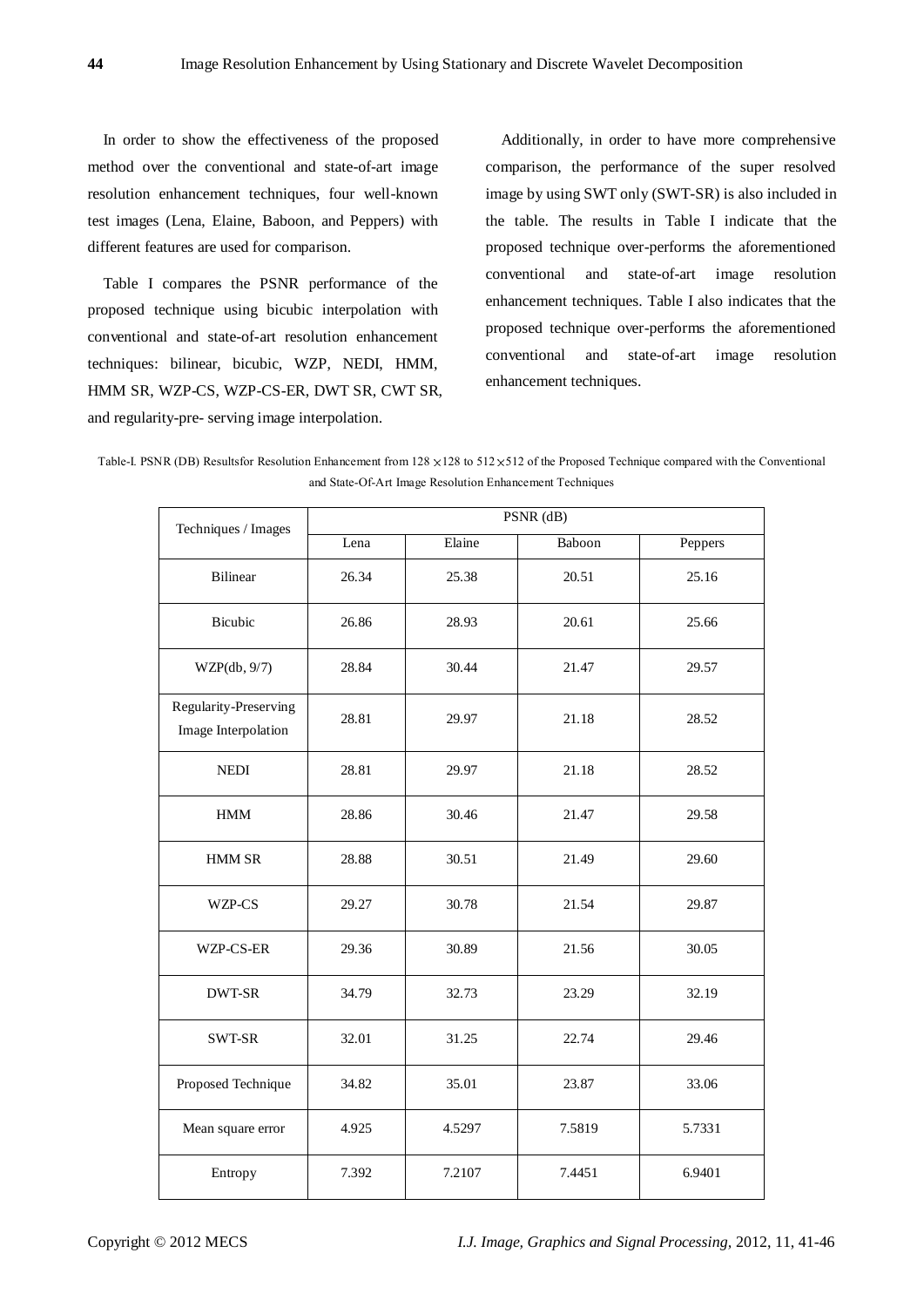SWT high frequency subbands, and the input image. The proposed technique uses DWT to decompose an image into different subbands, and then the high frequency subband images have been interpolated. The interpolated high frequency subband coefficients have been corrected by using the high frequency subbands achieved by SWT of the input image. An original image is interpolated with half of the interpolation factor used for interpolation the high frequency subbands. Afterwards all these images have been combined using IDWT to generate a super resolved imaged. The proposed technique has been tested on well-known benchmark images, where their PSNR and visual results show the superiority of proposed technique over the conventional and state-of-art image resolution enhancement techniques.

### IV. CONCLUSION

This work proposed an image resolution enhancement technique based on the interpolation of the high frequency subbands obtained by DWT, correcting the high frequency subband estimation by using SWT high frequency subbands, and the input image. The proposed technique uses DWT to decompose an image into different subbands, and then the high frequency subband images have been interpolated. The interpolated high frequency subband coefficients have been corrected by using the high frequency subbands achieved by SWT of the input image. An original image is interpolated with half of the interpolation factor used for interpolation the high frequency subbands. Afterwards all these images have been combined using IDWT to generate a super resolved imaged. The proposed technique has been tested on well-known benchmark images, where their PSNR and visual results show the superiority of proposed technique over the conventional and state-of-art image resolution enhancement techniques.



Figure-2. (a) Original low resolution Baboon's image. (b) Bicubic interpolated image. (c) Super resolved image using WZP. (d) Proposed technique.

#### REFERENCES

- [1] L. Yi-bo, X. Hong, and Z. Sen-yue, "The wrinkle generation method for facial reconstruction based on extraction of partition wrinkle line features and fractal interpolation," in *Proc. 4th Int. Conf. Image Graph.,* Aug. 22–24, 2007, pp. 933–937.
- [2] Y. Rener, J. Wei, and C. Ken, "Downsample-based multiple descrip- tion coding and post-processing of decoding," in *Proc. 27th Chinese Control Conf.,*  Jul. 16–18, 2008, pp. 253–256.
- [3] H. Demirel, G. Anbarjafari, and S. Izadpanahi, "Improved motion- based localized super resolution technique using discrete wavelet transform for low resolution video enhancement," in *Proc. 17th Eur. Signal Process. Conf.,* Glasgow, Scotland, Aug. 2009, pp. 1097–1101.
- [4] Y. Piao, I. Shin, and H. W. Park, "Image resolution enhancement using inter-subband correlation in